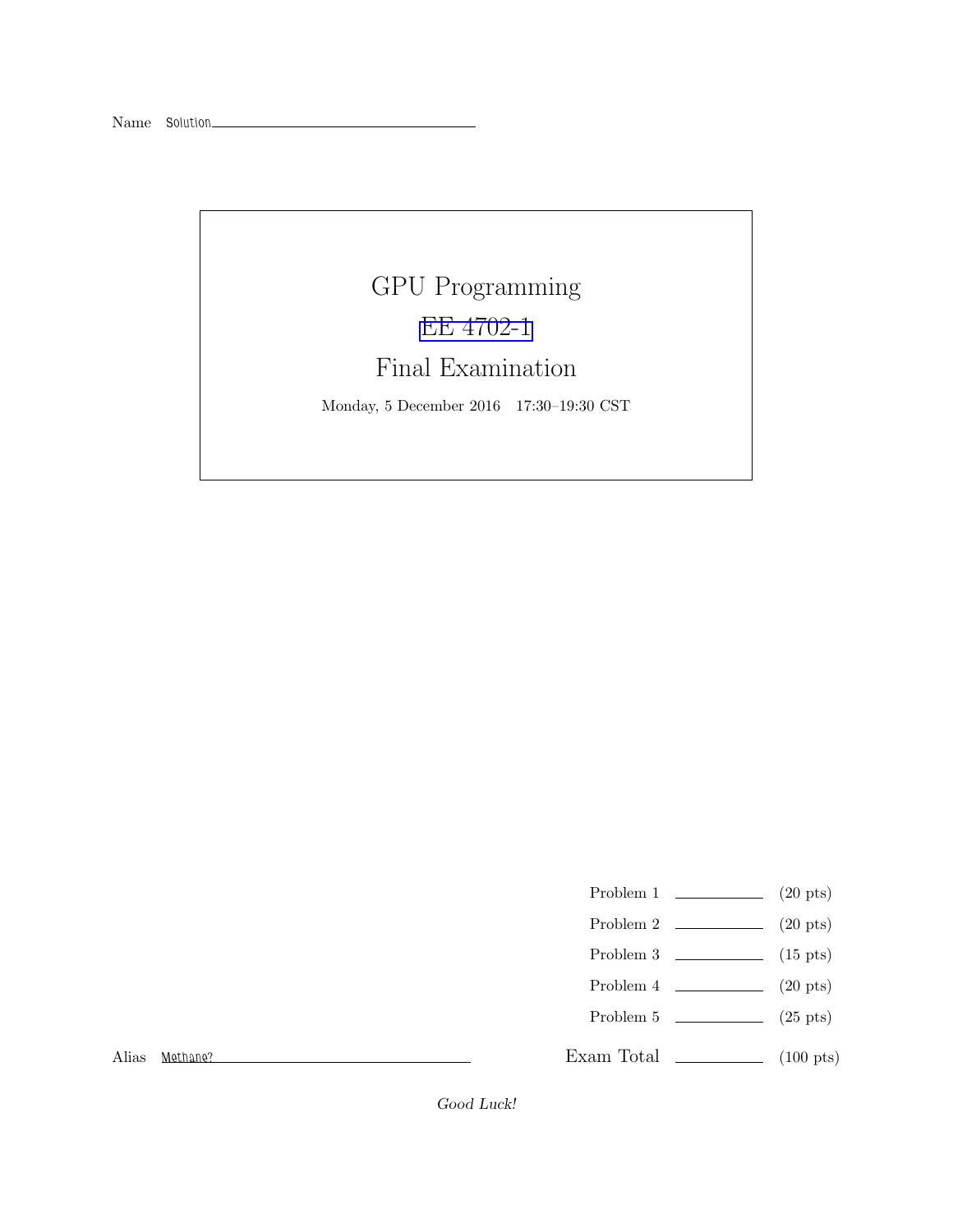Problem 1: [20 pts] The geometry shader code below is based on the solution to Homework 6 Problem 2 in which a curved link is rendered by having the vertex shader compute points and vectors related to a curve and by having the geometry shader, whose input primitive type is a line strip, emitting a cylinder between the locations described by its two input vertices. Input In[].t is the position along the curve, with  $0 \le t \le 1$ .



Add code to the shader so that it draws rings around the cylinder. The inner radius should be the same as the cylinder, the outer radius should be twice the cylinder radius. Do not emit a ring at the link endpoints (the parts that touch the spheres). See the illustration to the upper right.

```
\overrightarrow{\mathcal{A}} Complete the code so that it draws the rings. \overrightarrow{\mathcal{A}} Can use suggested and other reasonable abbreviations.
\overrightarrow{\bigvee} Set normal e properly don't forget to set \overrightarrow{\bigvee} vertex e and \overrightarrow{\bigvee} gl Position.
\overrightarrow{\mathcal{A}} The code should be reasonably efficient. \overrightarrow{\mathcal{A}} Don't overlap primitives.
    Solution appears below. The solution code is in the repo in directory hw/gpup/2016/fe.
    void gs_main_2() {
      const float rad = tex_rad[In[1].iid].z, sides = sides_rad.x;
      for ( int j=0; j<=sides; j++ ) {
           const float theta = j * ( 2 * M_P I / sides );
          vec3 vect0 = cos(theta) * In[0].norm_e + sin(theta) * In[0].binorm_e;vec3 vect1 = cos(theta) * In[1] .norm_e + sin(theta) * In[1] .binorm_e;normal_e = \text{vect1}; \quad \text{vertex}_e = \text{In[1]}.\text{ctr}_e + \text{vec4}(\text{rad} * \text{vect1}, 0);g1_Position = g1_ProjectionMatrix * vertex_e; // SUGGESTED ABBREV: g1P = g1PM * v_e;
          EmitVertex();
          normal_e = vect0; vertex_e = In[0].ctr_e + vec4(rad * vect0,0);
          gl_Position = gl_ProjectionMatrix * vertex_e;
          EmitVertex(); }
      EndPrimitive();
      float t0 = \text{In}[0].t, t1 = \text{In}[1].t; // Use if needed.
      vec4 c0 = In[0].ctr_e, c1 = In[1].ctr_e; // Use if needed.
      if ( In[0].t == 0 ) return; // SOLUTION: Don't render ring at 1st segment.
      normal_e = cross(In[0].norm_e,In[0].binorm_e); // SOLUTION: Normal is cross of axes.
      float rad2 = rad * 2; // SOLUTION: Outer radius of ring. (Inner radius is rad)
      for ( int j=0; j<=sides; j++ ) {
          const float theta = j * ( 2 * M_P I / sides );
          vec3 v0 = cos(theta) * In[0].norm_e + sin(theta) * In[0].binorm_e; // Use if needed.
          vec3 v1 = cos(theta) * In[1].norm_e + sin(theta) * In[1].binorm_e; // Use if needed.vertex_e = In[0].ctr_e + vec4(rad * v0,0); // SOLUTION: Inner edge of ring.
           gl_Position = gl_ProjectionMatrix * vertex_e; // SOLUTION
          EmitVertex(); // SOLUTION
          vertex_e = In[0].ctr_e + vec4(rad2 * v0,0); // SOLUTION: Outer edge of ring.
           gl_Position = gl_ProjectionMatrix * vertex_e; // SOLUTION
          EmitVertex(); \qquad \qquad \qquad \qquad // SOLUTION
        }
    }
```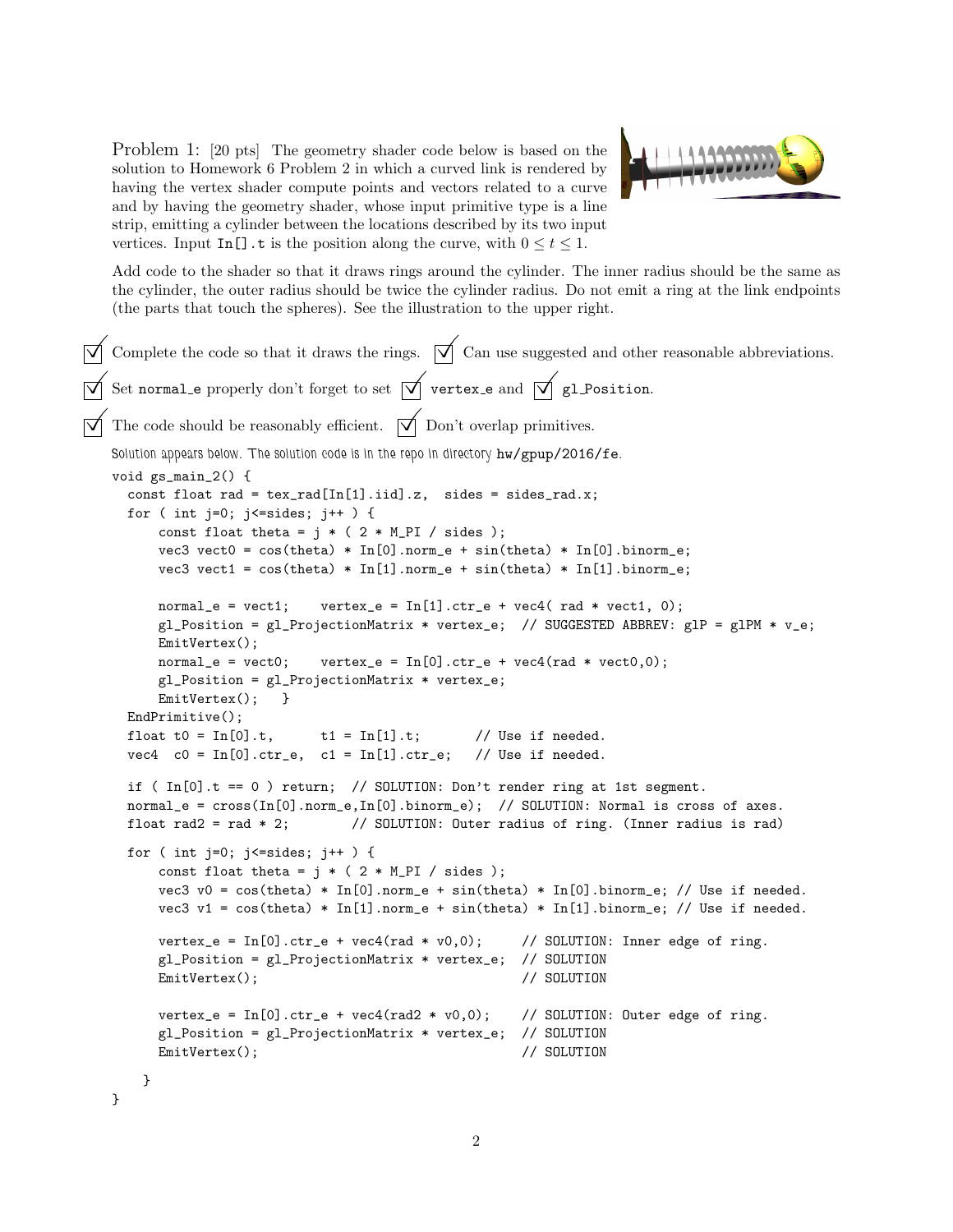Problem 2: [20 pts] Appearing below is a typical vertex shader.

```
in vec2 gl_MultiTexCoord0; // Declare size.
void vs_main() {
 gl_Position = gl_ModelViewProjectionMatrix * gl_Vertex;
 vertex_e = gl_ModelViewMatrix * gl_Vertex;
 normal_e = normalize(g1_NormalMatrix * g1_Normal);gl_TexCoord[0] = gl_MultiTexCoord0;
 color = gl_Color;
}
```
(a) Suppose that the shader above was used in a rendering pass of v vertices. No buffer objects were used and all shader inputs were sourced from client arrays. Compute the amount of data sent from the CPU to the GPU for the rendering pass.

 $\overrightarrow{\bigvee}$  CPU to GPU data for a rendering pass of v vertices counting shader inputs is:

Short Answer: counting gl\_Vertex, gl\_Normal, gl\_MultiTexCoordO, and gl\_Color the amount of data is

 $4(4+3+2+4)v$  B = 52v B.

 $\overrightarrow{\bigvee}$  CPU to GPU data for a rendering pass of v vertices counting uniform variables is:

Short Answer: counting gl\_ModelViewProjectionMatrix, gl\_ModelViewMatrix, and gl\_NormalMatrix the amount of data is  $4(4^2+4^2+3^2)$   $B = 164 B$ .

Explanation: Uniforms are sent once.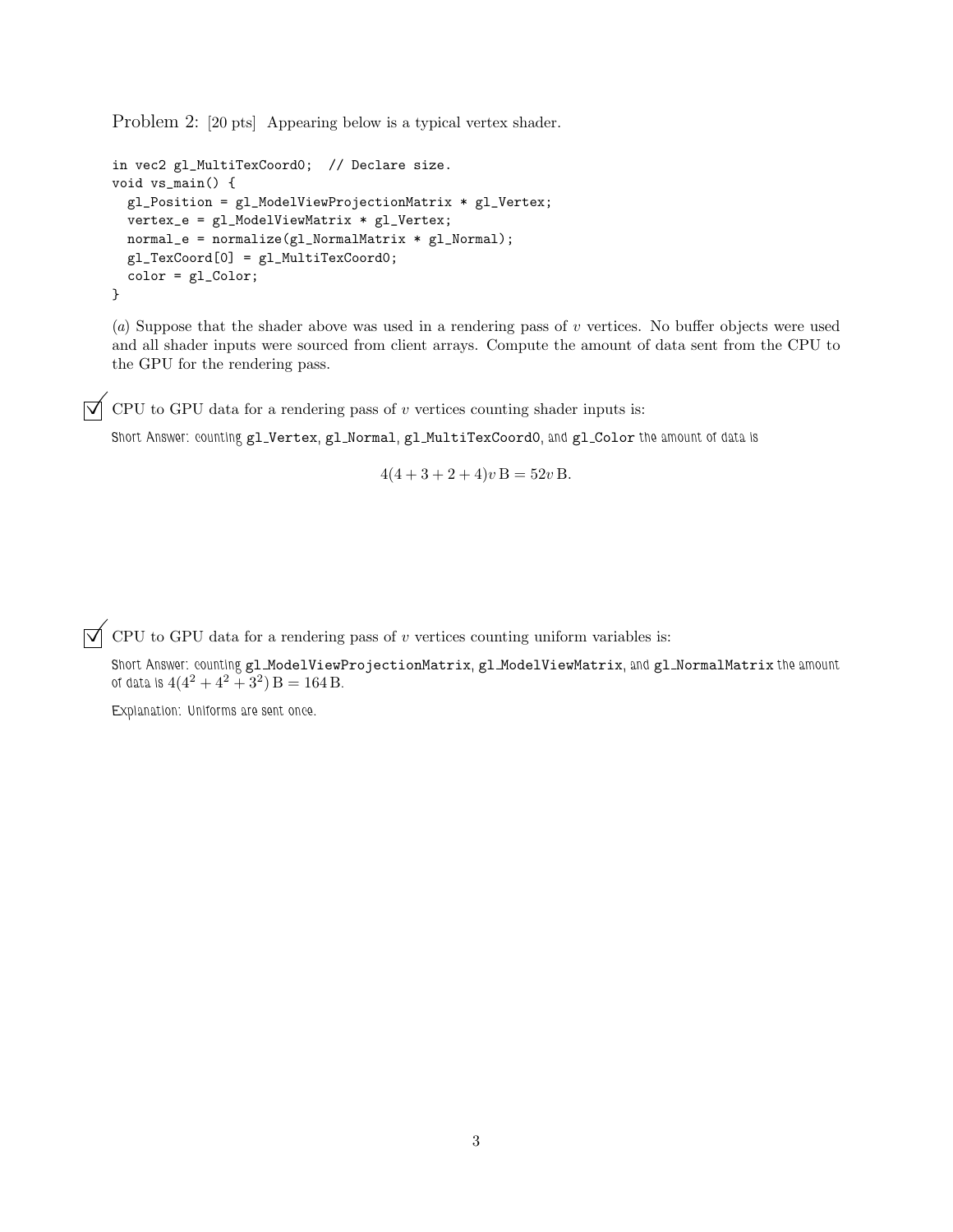Problem 2, continued: The vertex shader below is used for an instanced draw of spheres. The vertex shader inputs are sourced from buffer objects and other buffer objects are accessed directly using the instance ID.

```
layout ( binding = 1 ) buffer sr { mat4 sphere_transform[]; };
layout ( binding = 3 ) buffer sc { vec4 sphere_color[]; };
void vs_main_instances_sphere() {
  mat4 transform = sphere_transform[gl_InstanceID IMP];<br>vec3 ctr = transform[3].xyz; // Extract coordi
                                    \frac{1}{2} Extract coordinate of sphere center.
  float radius = transform[3][3]; \qquad // Extract sphere radius.
  mat3 rot = mat3(transform); // Extract rotation matrix.
  vec3 normal_o = rot * g1_Vertex.xyz INP;
  vec4 vertex_o = vec4 ( ctr + radius * normal_o, 1 );
  color = sphere\_color[gl_InstanceID\rceil NPI;gl_Position = gl_ModelViewProjectionMatrix UFM * vertex_o;
  vertex_e = g1_Mode1ViewMatrix UFM * vertex_o;normal_e = normalize(gl_NormalMatrix UFM * normal_o );
  g1_TexCoord[0] = g1_MultiTexCoord0 NP; }
```
(b) In the code above label the vertex shader inputs and uniform variables.

Label vertex shader inputs with a  $\iota$  and uniform variables with a  $\mathsf{U}.$ 

Solution appears above in blue. To make the labels easier to find vertex shader inputs are labeled INP and uniforms are labeled UFM.

(c) Compute the amount of data sent from the CPU to the GPU for an instanced draw rendering pass in which n instances (spheres) are rendered, each consisting of  $v$  vertices. Assume that initially all buffer objects are on the CPU. Note that  $\text{mat4}$  is a  $4 \times 4$  matrix of floats.

 $\overrightarrow{\mathcal{A}}$  Amount of CPU to GPU data for *n* instances of *v* vertices, accounting for  $\overrightarrow{\mathcal{A}}$  uniforms,  $\overrightarrow{\mathcal{A}}$  buffer objects,

 $\overrightarrow{\bigvee}$  and anything else that really needs to be moved.

Short Answer:  $164\,\mathrm{B}$  for uniforms (see part a),  $n(4^3\!+\!4^2)\,\mathrm{B}=80n\,\mathrm{B}$  for bound buffer objects, and  $v(4\!\times\!4\!+\!4\!\times\!2)\,\mathrm{B}=24v\,\mathrm{B}$ for shader inputs.

Explanation: The vertex shader inputs are gl\_InstanceID, gl\_Vertex, gl\_MultiTexCoordO. The size of a gl\_Vertex is  $4 \times 4$  B and assuming a 2-component texture coordinate the size of gl\_MultiTexCoord0 is  $4 \times 2$  B. It is reasonable to assume that the data for gl\_Vertex and gl\_MultiTexCoordO were put in buffer objects and sent to the GPU. The size of the two buffer objects would be  $v(4 \times 4 + 4 \times 2)$   $B = 24v$  B. Input gl\_InstanceID is just an ID number created by the GPU software, it's not something sent from the CPU to the GPU, and so zero data is sent for gl\_InstanceID. (That is, it would be silly to send an array of values  $0, 1, \ldots, n - 1$  from the CPU to the GPU, the GPU could generate such values with a simple loop. All that's needed is the number of instances,  $n$ .)

The shader accesses two bound buffer objects, sphere\_transform and sphere\_color. Based on the layout declaration each element of sphere\_transform is  $4 \times 4 \times 4$  B and each element of sphere\_color is  $4 \times 4$  B. Since these arrays are indexed using  $g$ l\_InstanceID it is reasonable to assume that they each have  $n$  elements. So the total amount of data for the bound buffer objects is  $n(4^3 + 4^2) B = 80n B$ .

The shader accesses three uniforms, the same uniforms as are accessed in part a. So their total data is 164 B.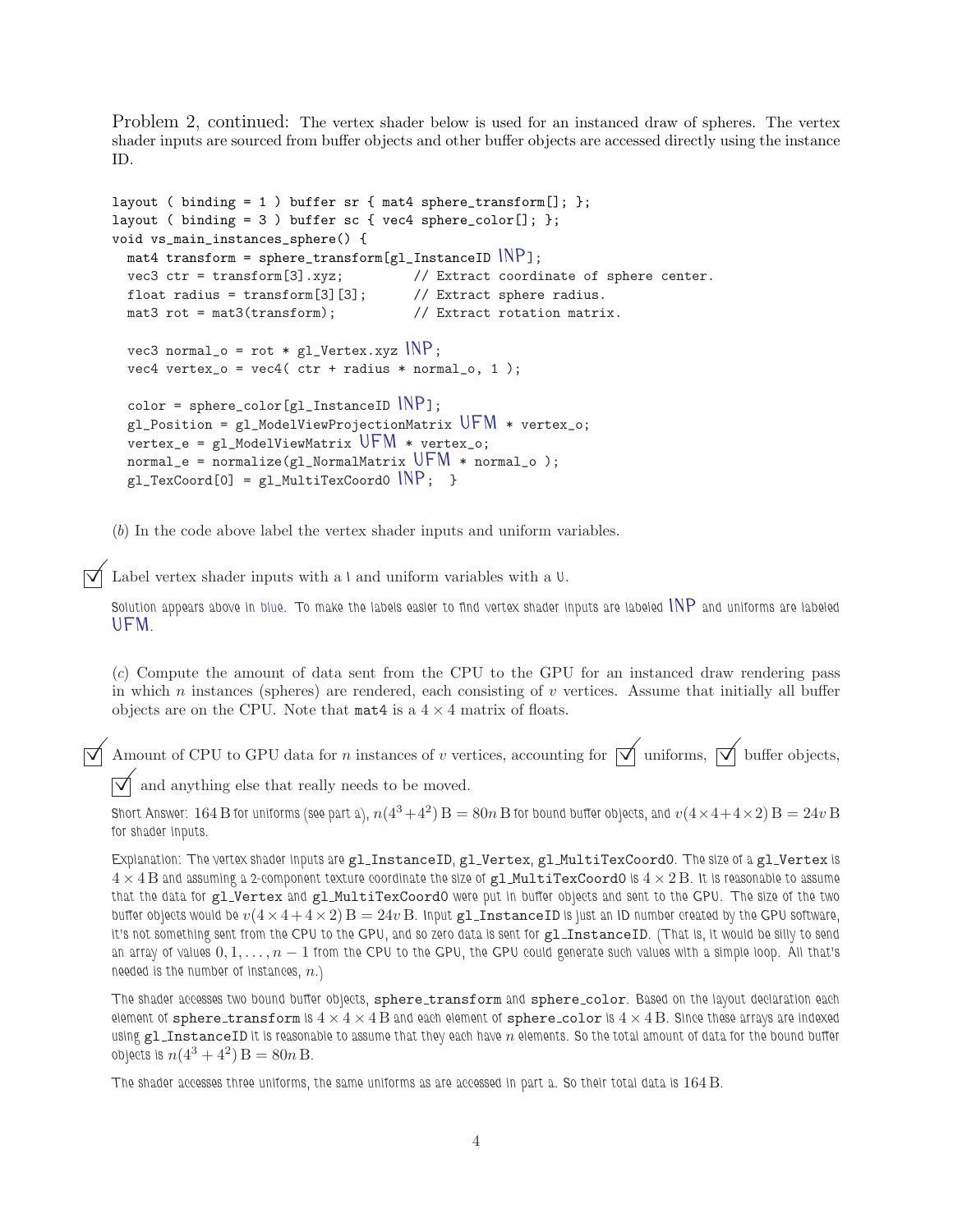Problem 3: [15 pts] Consider our well written CUDA example (slightly simplified):

```
__global__ void kmain_efficient() {
  const int tid = threadIdx.x + blockIdx.x * blockDim.x;
  const int n_{\text{threads}} = \text{blockDim.x} * \text{gridDim.x};// Note: There's no need to understand this code. Just remember
  // that each thread does about the same amount of work.
  for ( int h=tid; h<d_app.array_size; h += n_threads ) {
      float4 p = d_{app}.d_{in}[h];d<sub>2</sub>app.d<sub>2</sub>out[h] = dot(p,p);
    }
}
```
Let  $n$  denote the value of  $array\_size$ , and let  $S$  denote the number of streaming multiprocessors (abbreviated SMs and sometimes MPs). Assume that  $n$  is large so that there's plenty of work to do for each thread.

(a) Determine a launch configuration in terms of n and S that uses the minimum number of blocks needed to maximize warp (or thread) occupancy on the SMs. Do this for a device with a block size limit of 1024 threads, an SM limit of 2048 threads, and an SM limit of 16 blocks. *Hint: There's no need to use both n* and S. Use B for the block size and G for the number of blocks (grid size).

Block size  $B = 1024$ 

#### Explain.

Short Answer: Use the maximum block size to minimize the number of blocks.

To maximize warp (thread) occupancy we need to have 2048 threads per SM. Since we need to minimize the number of blocks, we should make the blocks as large as possible. The problem states that the maximum block size is 1024 threads, so that's the size used.

Grid size (number of blocks)  $G = 2S$ 

 $\vec{\triangledown}$  Explain.

It takes two 1024-thread blocks per SM to achieve full occupancy, so for all  $S$  SM's the number of blocks needed is  $2S$ .

(b) Let B and G be a solution to the problem above (meaning a good choice for B and G for S SMs) and let  $t<sub>o</sub>$  be the execution time in a kernel launch of that configuration. Estimate the execution time for the configurations below. Hint: Remember that G was chosen to maximize the number of warps per SM.

Estimate the execution time for a launch of G blocks of size  $B - 1$ .  $\Box$  Explain.

Short Answer: assuming execution time is limited by computation, scale up the time:  $\frac{B}{B-1}t_o$ . Since the code above is bandwidthlimited the time would likely still be  $t_0$  since the same amount of data is read.

Explanation: threads are assigned to hardware in groups of 32 (in NVIDIA devices so far) called warps. If a block has 1023 threads there will be 31 warps with 32 threads, and one warp with 31 threads. There is no way to give the hardware that would be used by the 1024'th thread to the 1023 remaining threads so the remaining threads work as fast as they would have before, but now they have slightly more work,  $\frac{B}{B-1}$  times as much as before. If execution time were determined by the amount of work per thread execution would take  $\frac{B}{B-1}$  times longer.

Estimate the execution time for a launch of  $G-1$  blocks of size B.  $\forall \phi$  Explain.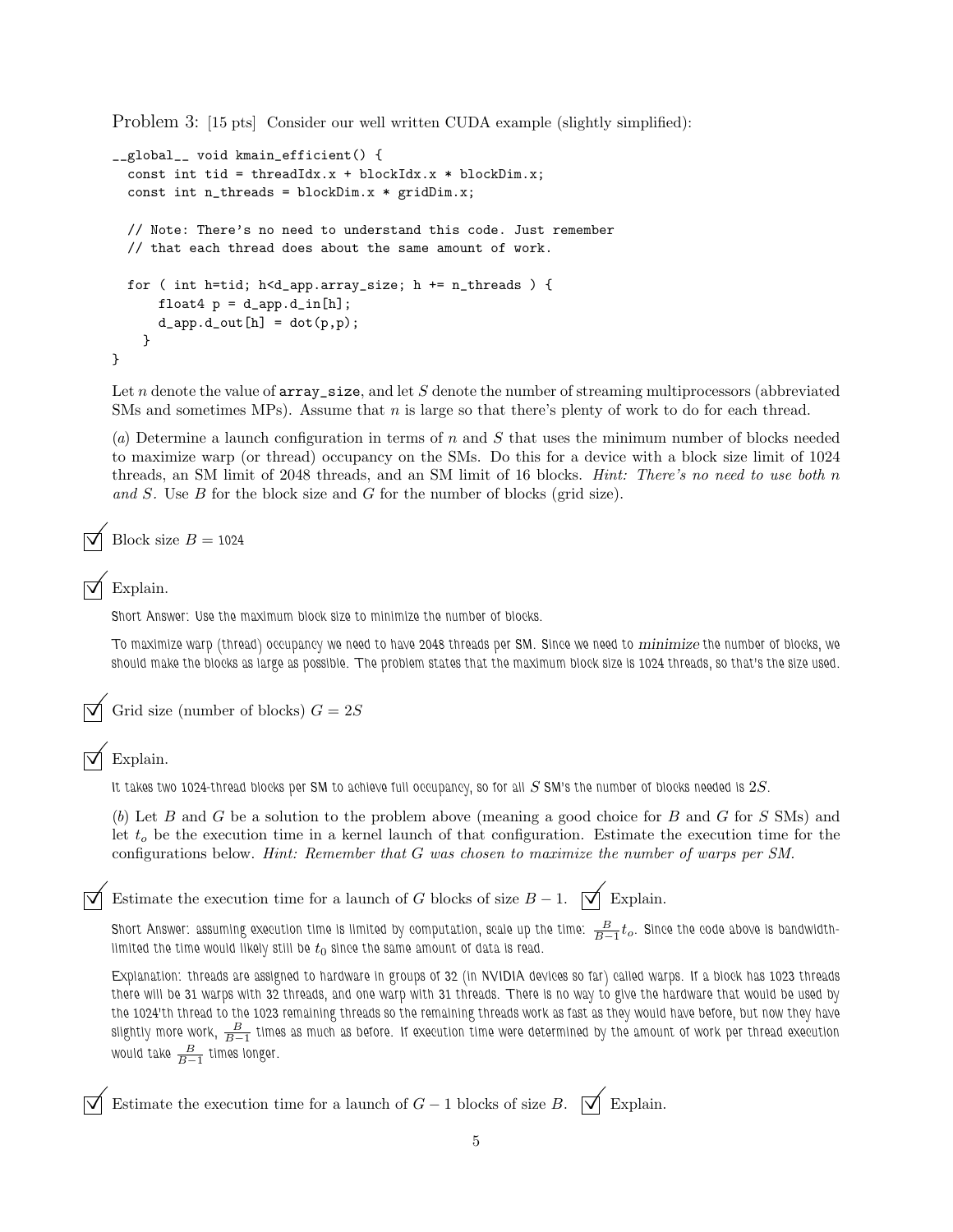Note: This answer went beyond what was covered in 2017. Short Answer: assuming execution time is limited by computation and 2048 threads were needed to hide latency, scale up the time:  $\frac{2S}{2S-1}t_o$ . Since the code above is bandwidth-limited the time would likely still be  $t_0$  since the same amount of data is read. Either way the execution time doesn't change much.

 $\overline{\bigvee}$  Estimate the execution time for a launch of  $G + 1$  blocks of size B.  $\overline{\bigvee}$  Explain.

Short Answer:  $2t_0\frac{2S}{2S+1}$  because the one extra block must wait for the first  $2S$  blocks to finish.

Explanation: Since  $G = 2S$  blocks fully occupy a GPU, in a launch of  $2S + 1$  blocks the first  $2S$  blocks first run, when they are finished the one remaining block starts running. Even though that one last block has the whole GPU to itself, it will run no faster (under certain assumptions) than if it were running with others. The amount of work done by each block in a  $2S+1$ -block launch in comparison to a  $2S$ -block launch is  $\frac{2S}{2S+1}$ , slightly less work. The first group of  $2S$  blocks finishes in  $\frac{2S}{2S+1}t_0$  time, and then the last block starts and it also takes  $\frac{2S}{2S+1}t_0$ . Note that this one extra block made things alot worse.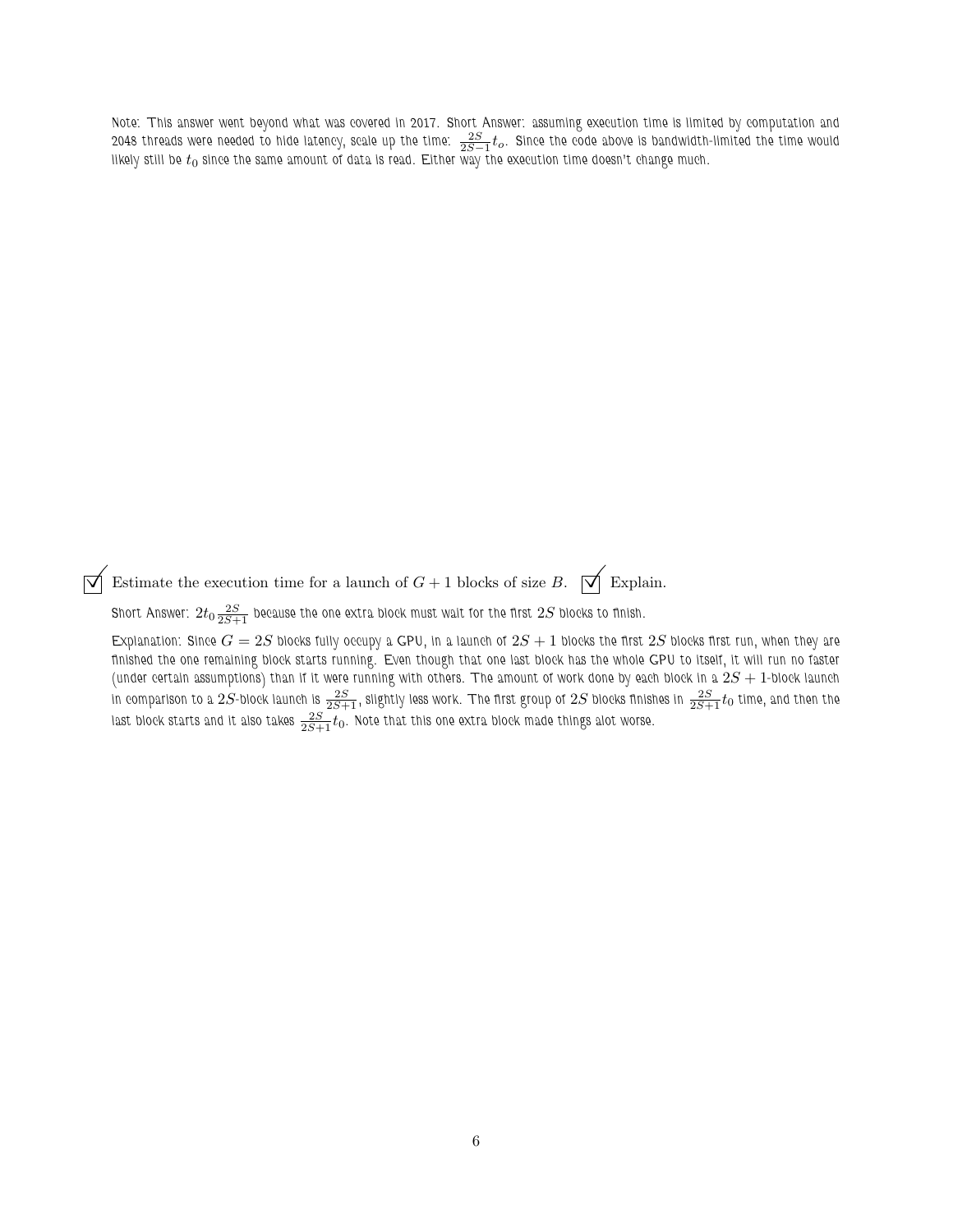Problem 4: [20 pts] Consider the CUDA kernel below. Let n denote the value of  $array\_size, B$  the block size, and G the number of blocks.

```
__global__ void prob_x(float2 *d_in, float *d_out) {
  const int tid = threadIdx.x + blockIdx.x * blockDim.x;
  const int n_threads = blockDim.x * gridDim.x;
  for ( int h=tid; h<d_app.array_size-1; h += n_threads ) {
      float2 p = d_{in}[h];
      float2 q = d_{in}[h+1];
      d_out[h] = dot(p,q);}
}
```
(a) Compute how much data is read from global memory during the execution of the kernel. Note that each element d\_in[i] is accessed by two threads.

```
\triangledown Amount of data read:
```
#### Explain.

About  $2n2 \times 4B = 16n B$ , twice the size of the array.

In a system with a cache the data read by thread  $\tau$  in the d\_in [h] access would be placed in a cache where it would be found by thread  $\tau - 1$  when it performs the d\_in[h+1] accesses. (Or,  $\tau - 1$  might bring in data for  $\tau$ .) The total amount of data would be  $8n\,\mathrm{B}$  (each element is  $2\times 4\,\mathrm{B}$ ).

But, recent GPU generations (Kepler to Maxwell) don't automatically cache data, and even when they do the chances of a hit are smaller. For that reason both the  $d$ <sub>in</sub>[h] and the  $d$ <sub>in</sub>[h+1] accesses would bring in data from global memory (or maybe the L2 cache), doubling the amount of data read:  $16n B$ .

What can be done about it? Shared memory could be used so that thread  $\tau$  could read data loaded by thread  $\tau+1$ . Or, the code could be written so that the accesses to  $d_in$  use the read-only cache (available starting at Kepler 3.5).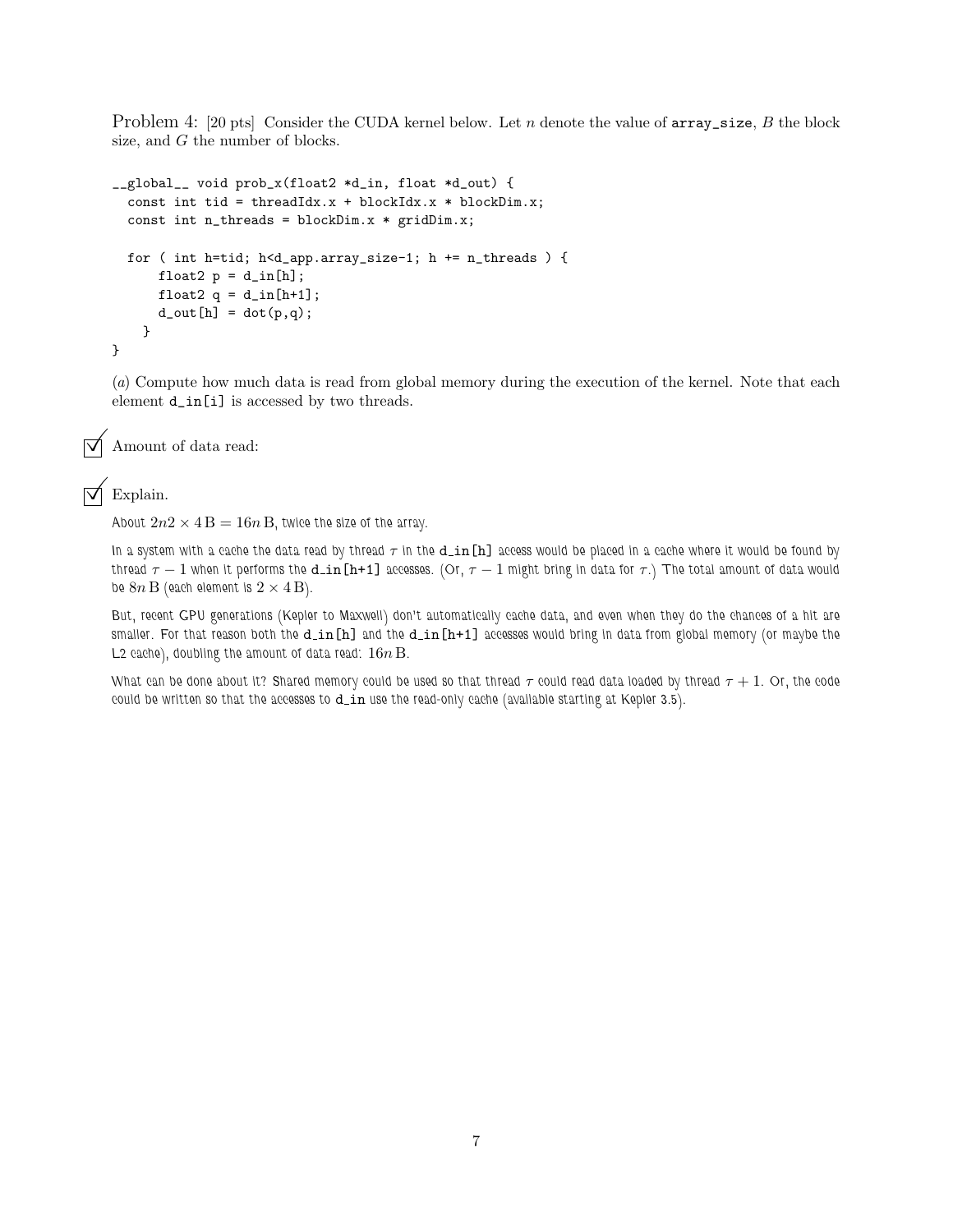(b) The kernel below includes a declaration for shared memory intended to fix the inefficiency in the kernel above. Complete the kernel.

```
\sqrt{\phantom{a}} Use shared memory to avoid waste.
```

```
__global__ void prob_x2(float2 *d_in, float *d_out) {
  const int tid = threadIdx.x + blockIdx.x * blockDim.x;
  const int n_threads = blockDim.x * gridDim.x;
  __shared__ float2 sm[1025];
 for ( int h=tid; h<d_app.array_size; h += n_threads ) {
     float2 p = d_{in}[h];
     // SOLUTION
      __syncthreads();
      sm[threadIdx.x] = p;
      if ( threadIdx.x == blockDim.x - 1 ) sm[ threadIdx.x+1] = d_in[h+1];
      __syncthreads();
     float2 q = sm[threadIdx.x+1]; // SOLUTION
      d_out[h] = dot(p,q);}
}
```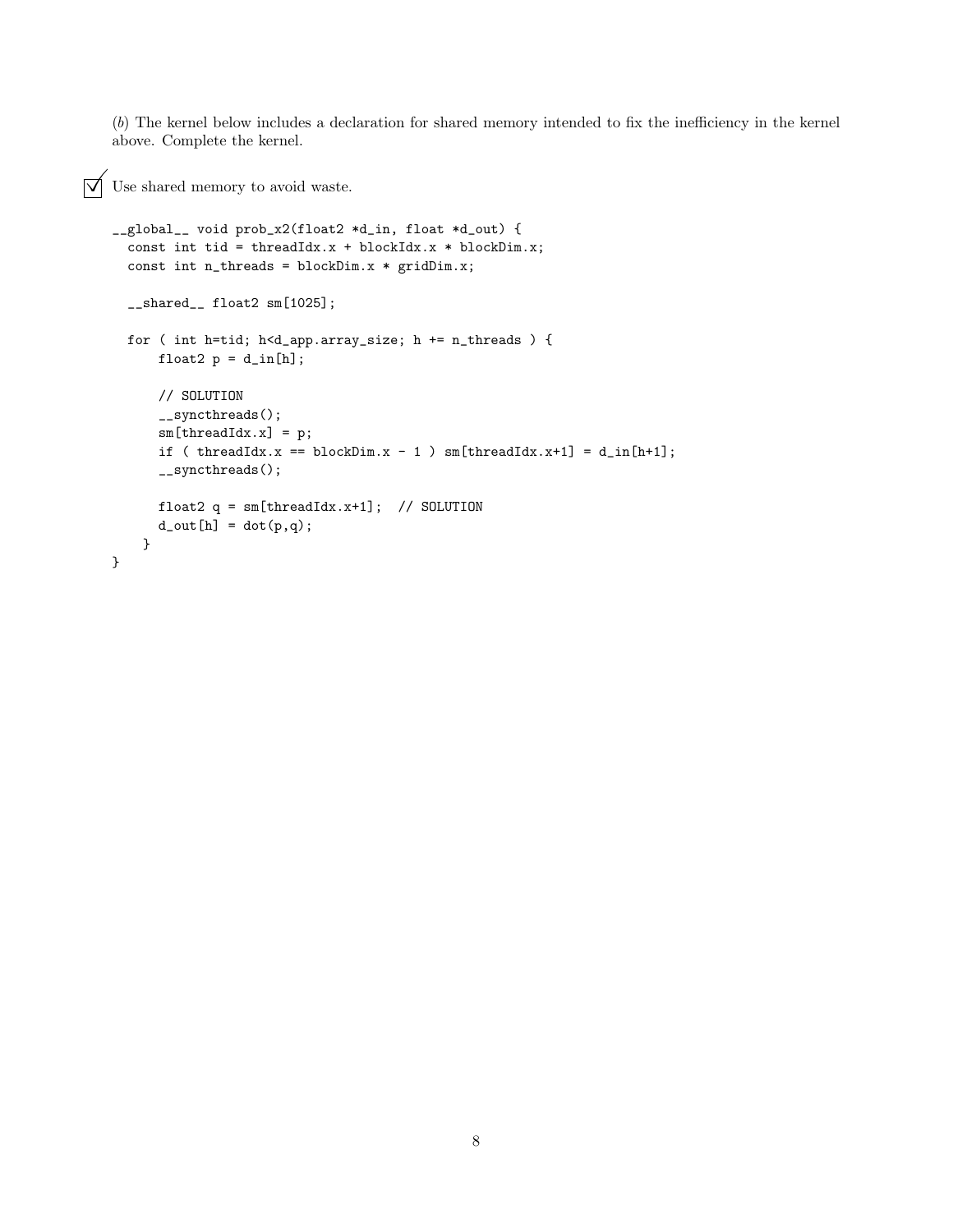Problem 5: [25 pts] Answer each question below.

(a) Show a diagram illustrating the relationship between vertices and primitives in a triangle strip. Number both the vertices and the triangles in the correct order. Show at least three triangles.

Diagram with number vertices and triangles illustrating a triangle strip.

Solution appears below.



(b) Describe what is tested in the stencil test and what the stencil test might be used for.

## $\boxed{\blacktriangledown}$  A stencil test checks:

The stencil test, applied to a fragment, compares a reference value provided in the OpenGL glStencilFunc call with the value in the stencil buffer location corresponding to the fragment. The stencil buffer is one of several frame buffer layers recognized by OpenGL. Others include the color buffers (which connect to a display) and the depth buffer.

### $\triangledown$  Typical use for a stencil test:

A stencil test might be used for a mirror effect. The stencil buffer is written in a pass where the primitive corresponds to mirror locations. Then in a subsequent pass other objects are rendered with a transform that maps their coordinates to their reflected location. The stencil test will only allow fragments from these objects to be written in the location at which there are mirrors.